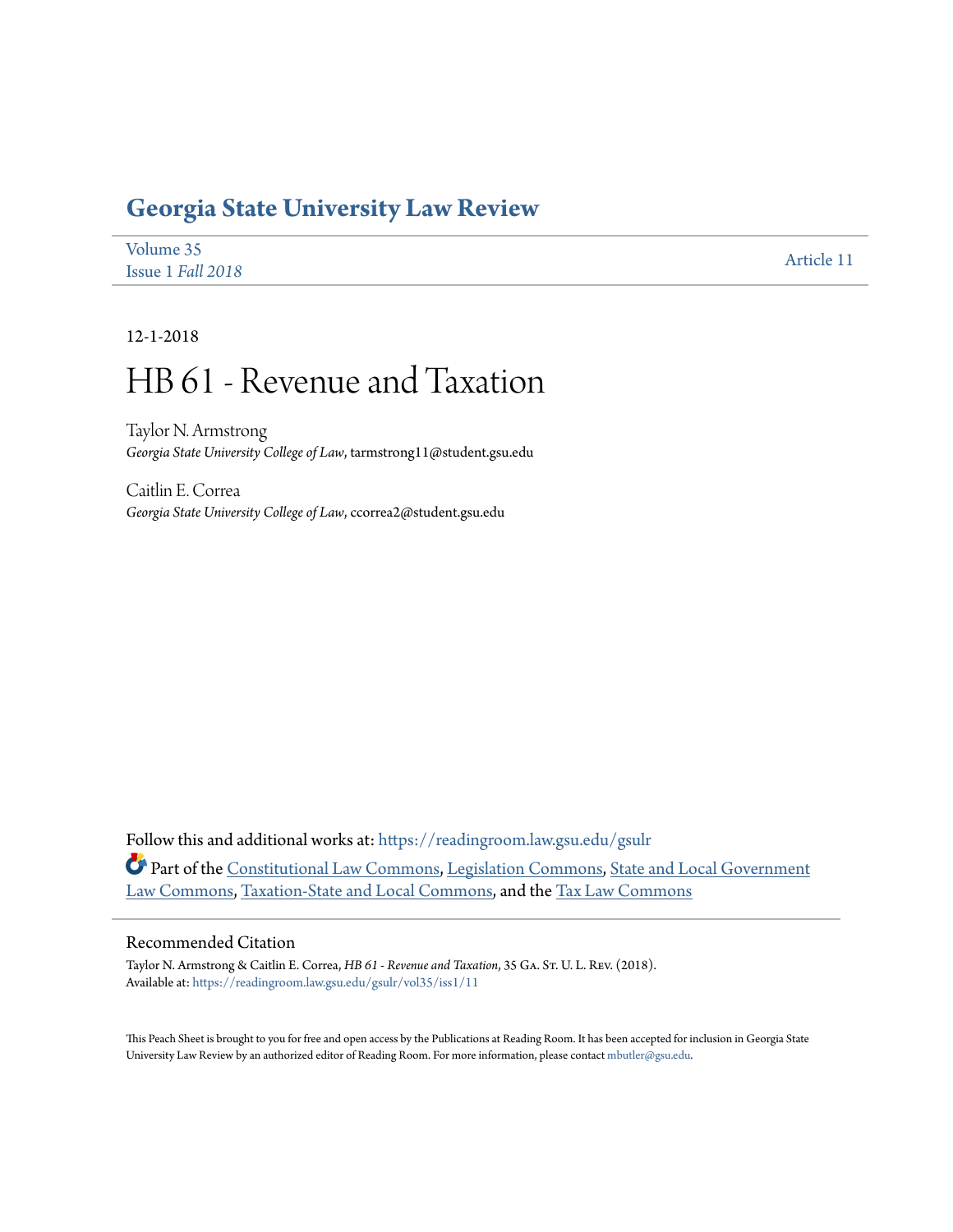### **REVENUE AND TAXATION**

*Sales and Use Taxes: Amend Article 1 of Chapter 8 of Title 48 of the Official Code of Georgia Annotated, Relating to State Sales and Use Tax, so as to Provide for Definitions; To Provide for Certain Legal Actions, Injunctions, and Appeals under Certain Circumstances; To Require Certain Retailers to either Collect and Remit Sales and Use Taxes or Provide Certain Notifications to Certain Purchasers and the State; To Provide for Penalties; To Provide for Related Matters; To Provide for an Effective Date and Applicability; to Repeal Conflicting Laws; And for Other Purposes* 

| <b>CODE SECTIONS:</b>  | O.C.G.A. §§ 48-8-2, -30 (amended).                                                                                     |
|------------------------|------------------------------------------------------------------------------------------------------------------------|
| <b>BILL NUMBER:</b>    | HB 61                                                                                                                  |
| <b>ACT NUMBER:</b>     | 365                                                                                                                    |
| <b>GEORGIA LAWS:</b>   | 2018 Ga. Laws 259                                                                                                      |
| SUMMARY:               | The Act amends Georgia's sales tax<br>statute to shift the burden for the<br>collection of sales taxes on online sales |
|                        | from the purchaser to the retailer.                                                                                    |
| <b>EFFECTIVE DATE:</b> | January 1, 2019                                                                                                        |

#### *History*

The rise of the Internet has fundamentally shifted the way people conduct retail business on a state and national level. Currently, 89% of Americans have Internet access, and today, the world's largest retailer—Amazon—is primarily an online seller.<sup>1</sup> In 2017, e-commerce grew four times faster than the rate of traditional retail.<sup>2</sup> The exponential growth of Internet commerce has had an undeniable effect on state revenue and, by extension, "the Internet's

2*. Id.*

1

 <sup>1.</sup> South Dakota v. Wayfair, Inc., 138 S. Ct. 2080, 2097 (2018). Until Amazon acquired Whole Foods, the company was strictly an online seller.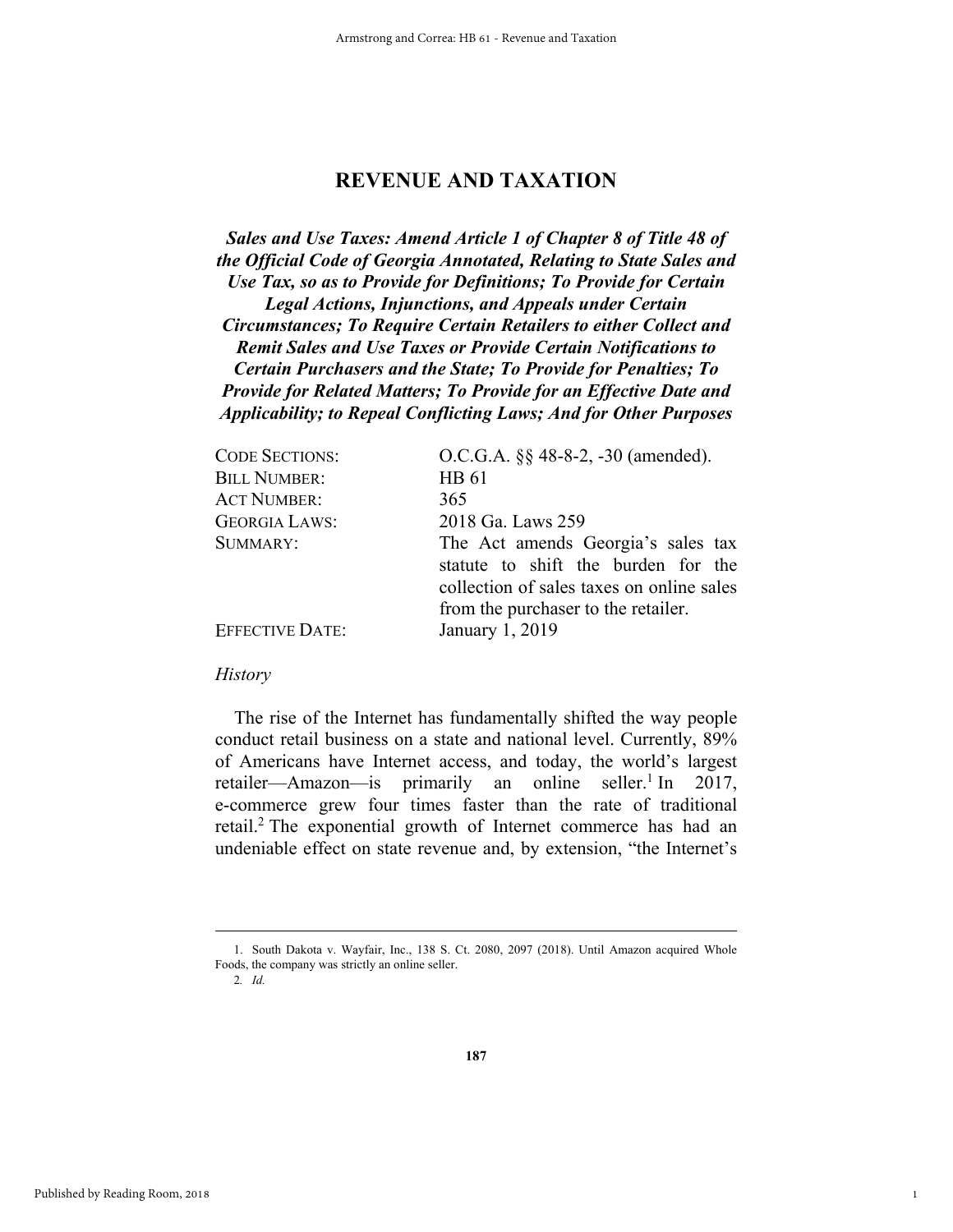prevalence and power have changed the dynamics of the national economy."<sup>3</sup>

In *Quill v. North Dakota*, the Supreme Court of the United States limited a state's ability to collect sales and use tax from retailers who do not have a physical presence in the state.<sup>4</sup> The physical presence standard required retailers to have a physical presence in the state in order for the state to require the retailer to collect and remit the sales  $\text{tax}$  on goods sold.<sup>5</sup> Because many online retailers are not located within the state where they are supplying products, states lack the authority to require these retailers to collect and remit the sales tax that the purchasers owe.

In 1951, Georgia became the thirtieth state to implement sales and use tax.<sup>6</sup> Historically, consumers in Georgia were required to pay sales tax on every purchase. However, many consumers were unaware that the tax applied to online purchases.<sup>7</sup> Today, tax collection for online purchases is extremely difficult due to the vast number of potential purchasers.<sup>8</sup>

Additionally, the inability to collect from online retailers is harmful to businesses that have a physical presence in Georgia because they are placed at a competitive disadvantage.<sup>9</sup> The local businesses pay wages, *ad valorem* tax, and sales tax, which all benefit Georgia.10 In most cases, the cost of collecting and remitting

10*. Id.*

 <sup>3</sup>*. Id.*

 <sup>4.</sup> Quill Corp. v. North Dakota, 504 U.S. 298, 306 (1992), *overruled by* 138 S. Ct. 2080 (2018).

<sup>5</sup>*. See generally id.*

 <sup>6.</sup> GA. DEP'T OF REVENUE, 2017 ANNUAL STATISTICAL REPORT (2017) https://dor.georgia.gov/sites/dor.georgia.gov/files/related\_files/document/ADM/Report/2017\_DOR\_Stat istical\_Report.pd [https://perma.cc/R9F8-CFBF ].

 <sup>7.</sup> South Dakota v. Wayfair, Inc., 138 S. Ct. 2080, 2084 (2018) ("Consumer compliance rates are notoriously low."); Diane Wagner, *Ga. Lawmakers Are Moving Legislation That Would Require Most Online Retailers To Collect State Tax*, ROME NEWS-TRIB. (Feb. 4, 2018), http://www.northwestgeorgianews.com/rome/news/local/ga-lawmakers-are-moving-legislation-thatwould-require-most-online/article\_c73e627a-09f2-11e8-bccb-af1cdb821f7b.html [https://perma.cc/389A-ESKY].

 <sup>8.</sup> O.C.G.A. § 48-8-30 (2017); *see Wayfair, Inc.*, 138 S. Ct. at 2088 (2018) ("The legislature found that the inability to collect sales tax from remote sellers was 'seriously eroding the sales tax base' and 'causing revenue losses and imminent harm . . . through the loss of critical funding for state and local services."").

 <sup>9.</sup> Video Recording of Ways and Means Committee at 11 min., 44 sec. (Feb. 9, 2017) (remarks by Rep. Jay Powell (R-171st)) [hereinafter Ways and Means Video].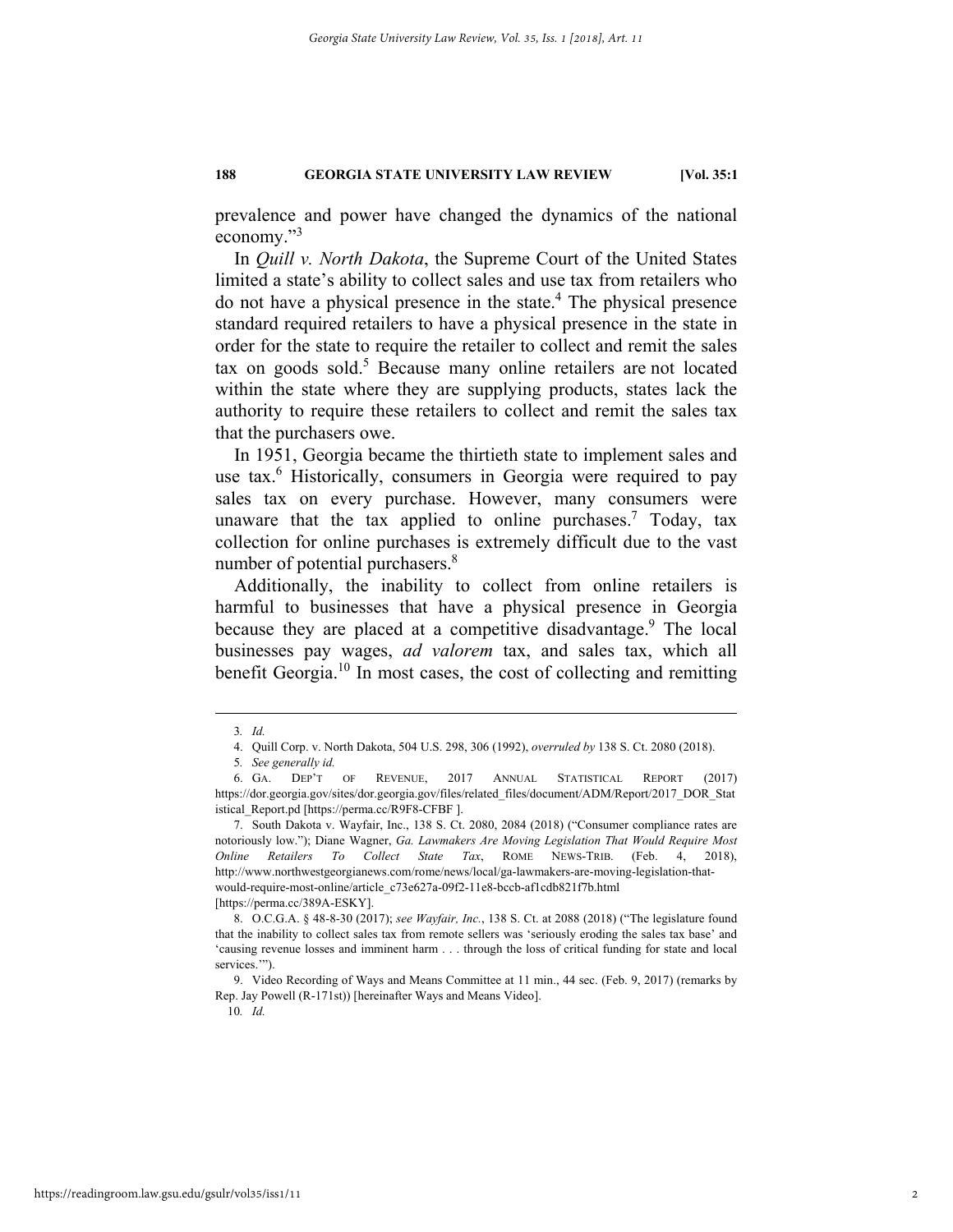sales tax increases the purchase price by 7%, making products purchased in state more expensive than the same product purchased online.11 In 2017, sales and use tax accounted for 26.4% of Georgia's net revenue collections.12 However, with *Quill*'s physical presence standard in place, Georgia was unable to collect on approximately  $$479,000,000$  in taxes at the state level. <sup>13</sup> In 2013, Congress introduced the Marketplace Fairness Act, which would allow state governments to collect sales tax from retailers with no physical presence in the state, but the legislation is still pending.<sup>14</sup>

In response to the still-pending legislation, the National Conference of State Legislatures ("NCSL") accepted Justice Anthony Kennedy's challenge to "find an appropriate case for the court to reexamine *Quill*" and drafted model legislation.<sup>15</sup> Several states have followed the model language set forth by the NCSL to construct their own sales tax legislation to recoup the lost revenue.<sup>16</sup> These states include Alabama, Georgia, Indiana, South Dakota, Tennessee, and Wyoming. South Dakota's version of the bill was before the United States Supreme Court during the passage of HB  $61<sup>17</sup>$  Prior to 2018, many states had existing laws regarding online sales tax collection; as of 2018, eight other states have joined Georgia in proposing similar legislation.18 These states include Hawaii, Idaho, Iowa, Kansas, Nebraska, New Mexico, New York, and Oklahoma.<sup>19</sup>

According to the NCSL, the movement of states enacting online sales tax legislation arose out of the Great Recession's effects on state revenue.<sup>20</sup> After the recession, most sales tax revenue never

 <sup>11</sup>*. Id.*

 <sup>12.</sup> GA. DEP'T OF REVENUE, *supra* note 6, at 10.

<sup>13</sup>*. See* Ways and Means Video, *supra* note 9.

<sup>14</sup>*. See generally* S. 743, 113th Cong. (2013).

 <sup>15.</sup> Lisa Soronen, *States Win Online Sales Tax Case,* NAT'L CONF. OF ST. LEGISLATURES BLOG (June 21, 2018), http://www.ncsl.org/blog/2018/06/21/states-win-online-sales-tax-case.aspx [https://perma.cc/4WXQ-34EF].

 <sup>16.</sup> Telephone Interview with Rep. Jay Powell (R-171st) at 6 min., 59 sec., (Aug. 30, 2018) (on file with Georgia State University Law Review) [hereinafter Powell Interview].

<sup>17</sup>*. See generally* South Dakota v. Wayfair, Inc., 138 S. Ct. 2080 (2018).

 <sup>18.</sup> Elaine Povich, *Beyond Amazon: States Prepare to Pounce on Online Sales Taxes*, GOVERNING (Mar. 14, 2018), http://www.governing.com/topics/finance/sl-online-sales-taxes-supreme-courtstates.html [https://perma.cc/W4JD-M9JE].

<sup>19</sup>*. Id.*  20*. Id.*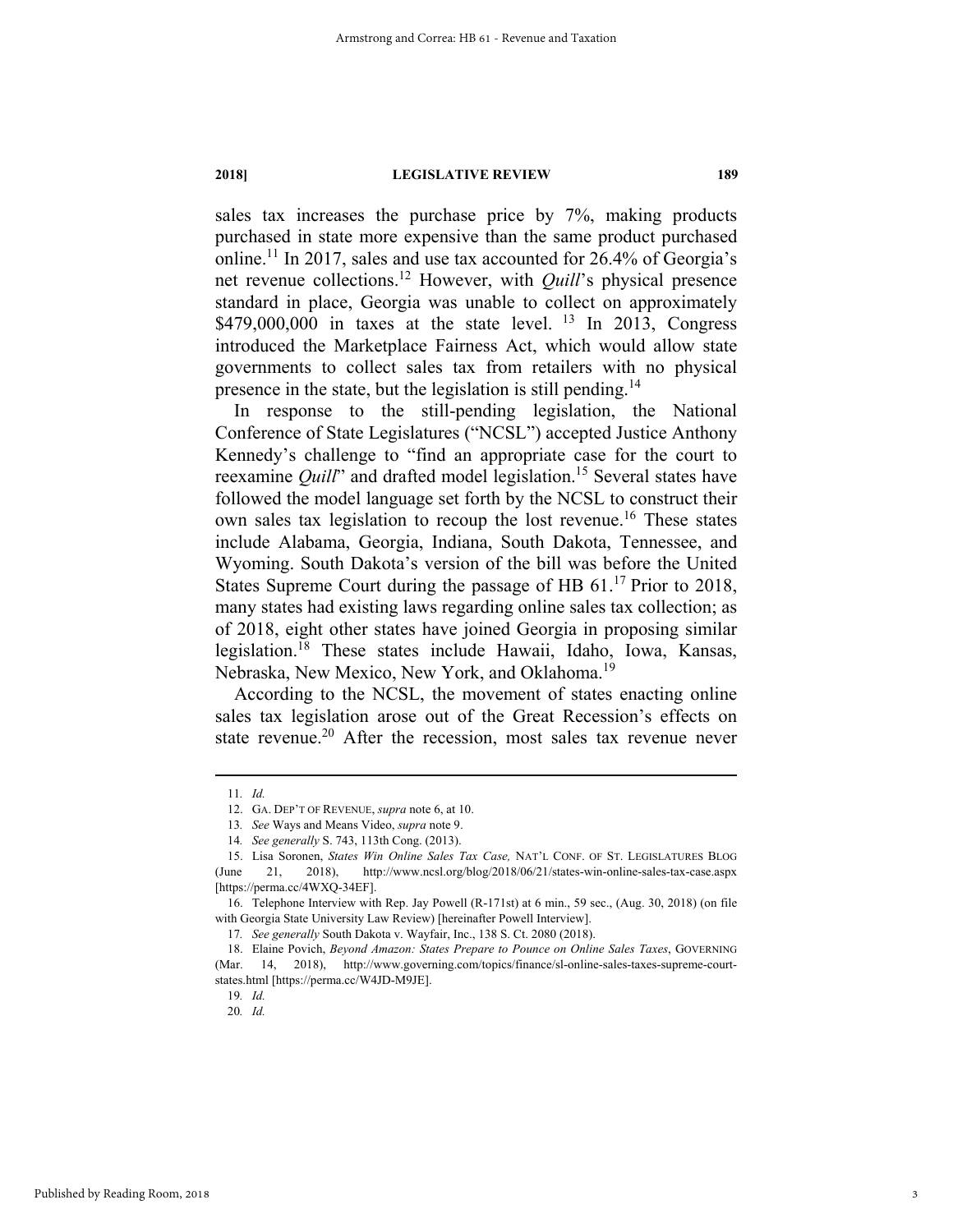rebounded, even though Americans were buying more.<sup>21</sup> A partial reason for this disparity is due to customers buying online.<sup>22</sup> According to Max Behlke, who handles budget and tax for the NCSL, "[w]hen Americans are buying more but the tax revenue is not rebounding, that's just a measure of where young people are shopping." $^{23}$ 

Accordingly, House Bill ("HB") 61 was designed to compensate for this drastic growth in Internet sales and level the playing field between "brick and mortar" companies and Internet sellers.<sup>24</sup> The new legislation shifts the burden of collection from the consumer to the retailer.<sup>25</sup> HB 61 was introduced with the purpose of recovering the lost revenue from the online sales tax because there was no prior mechanism to collect this enforceable tax.

#### *Bill Tracking of HB 61*

#### *Consideration and Passage by the House*

Representative Jay Powell (R-171st) sponsored HB 61 in the Georgia House of Representatives.26 The House read the bill for the first time on January 23, 2017, and a second time on January 24,  $2017.<sup>27</sup>$  HB 61 was committed to the House Ways & Means Committee on January 24, 2017.28 The Ways & Means Committee favorably reported the bill by Committee substitute on February 9, 2017.29

The Committee substitute included all the introduced bill's text and merely added to or modified the text of a few subsections.<sup>30</sup> The

 <sup>21</sup>*. Id.* 

<sup>22</sup>*. Id.* 

<sup>23</sup>*. Id.*

 <sup>24.</sup> Powell Interview, *supra* note 16, at 2 min., 11 sec.

 <sup>25.</sup> Wagner, *supra* note 7.

 <sup>26.</sup> Georgia General Assembly, HB 61, Bill Tracking, http://www.legis.ga.gov/legislation/en-US/Display/20172018/HB/61 [https://perma.cc/R2VV-NZRC] [hereinafter HB 61 Bill Tracking].

 <sup>27.</sup> State of Georgia Final Composite Status Sheet, HB 61, Mar. 29, 2018.

<sup>28</sup>*. Id.*

 <sup>29.</sup> HB 61 Bill Tracking, *supra* note 26.

<sup>30</sup>*. Compare* HB 61, as introduced, 2017 Ga. Gen. Assemb., *with* HB 61 (HCS), 2018 Ga. Gen. Assemb.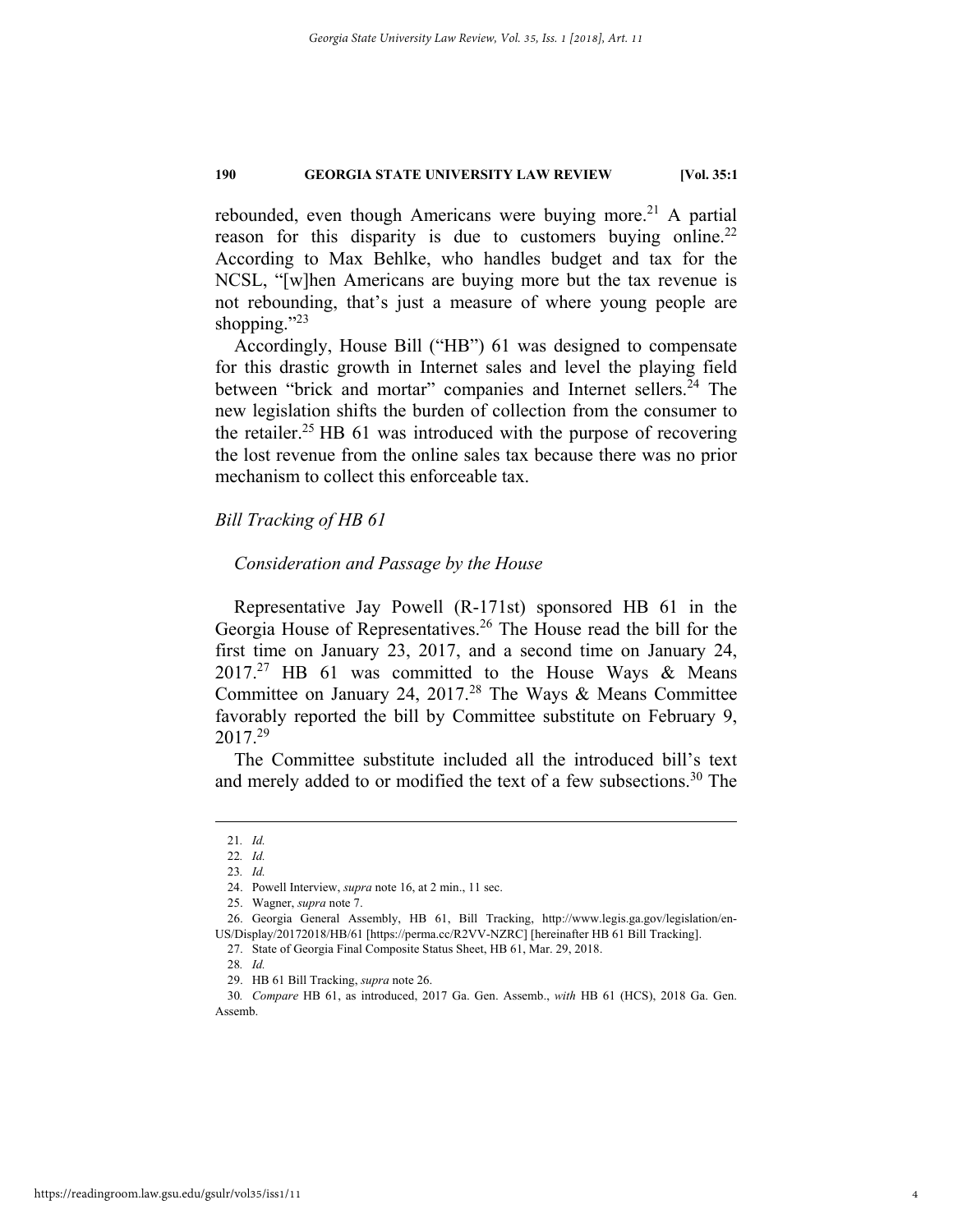Committee changed Section 1 to add a definition for "[d]ealer."<sup>31</sup> The Committee substitute also revised Section 2 to amend subsection  $(c.1)^{32}$  The only substantive revision to subsection  $(c.1)$  was the addition of subsection (2), which provides for an expedient appeal for constitutional challenges.<sup>33</sup> Finally, the Committee revised new subsection (c.2) revised to include a definition for "[p]urchaser."<sup>34</sup> The House read the bill for the third time and passed the Committee substitute on February 15, 2017, by a vote of 157 to 11.<sup>35</sup>

#### *Consideration and Passage by the Senate*

Senator Chuck Hufstetler (R-52nd) sponsored HB 61 in the Georgia Senate.36 The Senate first read HB 61 on February 16, 2017, and assigned it to the Senate Committee on Finance.<sup>37</sup> The Senate Committee substitute did not include any substantive changes to the bill and merely changed the effective date from January 1, 2018, to January 1, 2019, to account for the delay in passage.<sup>38</sup>

The Senate Committee favorably reported the bill by Committee substitute on February 1, 2018.<sup>39</sup> The Senate read the bill for the second time on February 5, 2018.<sup>40</sup> The Senate engrossed the bill and the read it for the third time on March  $27$ ,  $2018<sup>41</sup>$  The Senate then passed the Committee substitute of HB 61 by a vote of 49 to 3.<sup>42</sup>

 <sup>31.</sup> HB 61 (HCS), § 1, p. 1, ll. 12–18, 2017 Ga. Gen. Assemb.

<sup>32</sup>*. Compare* HB 61, as introduced, 2017 Ga. Gen. Assemb., *with* HB 61 (HCS), 2018 Ga. Gen. Assemb.

 <sup>33.</sup> HB 61 (HCS), § 2, p. 2, ll. 50–58, 2017 Ga. Gen. Assemb.

<sup>34</sup>*. Id.* § 2, p. 3, ll. 69–72, 2017 Ga. Gen. Assemb.

 <sup>35.</sup> Georgia House of Representatives Voting Record, HB 61, #55 (Feb. 15, 2017).

<sup>36</sup>*. See* HB 61 Bill Tracking, *supra* note 26.

<sup>37</sup>*. Id.*

<sup>38</sup>*. Compare* HB 61 (HCS), as introduced, 2017 Ga. Gen. Assemb., *with* HB 61 (SCS), 2018 Ga. Gen. Assemb. The Senate delayed the legislation to clarify that there was no tax increase from the proposed legislation. Electronic Mail Interview with Rep. Terry England  $(R-116<sup>th</sup>)$  (Sept. 3, 2018) (on file with Georgia State University Law Review) [hereinafter England Interview].

 <sup>39.</sup> State of Georgia Final Composite Status Sheet, HB 61, Mar. 29, 2018.

<sup>40</sup>*. Id.*

<sup>41</sup>*. Id.*

 <sup>42.</sup> Video Recording of Senate Proceedings at 1 hr., 27 min., 31 sec. (Mar. 27, 2018), https://www.youtube.com/watch?v=kjwj6zFt2MI [https://perma.cc/G8FW-QQND].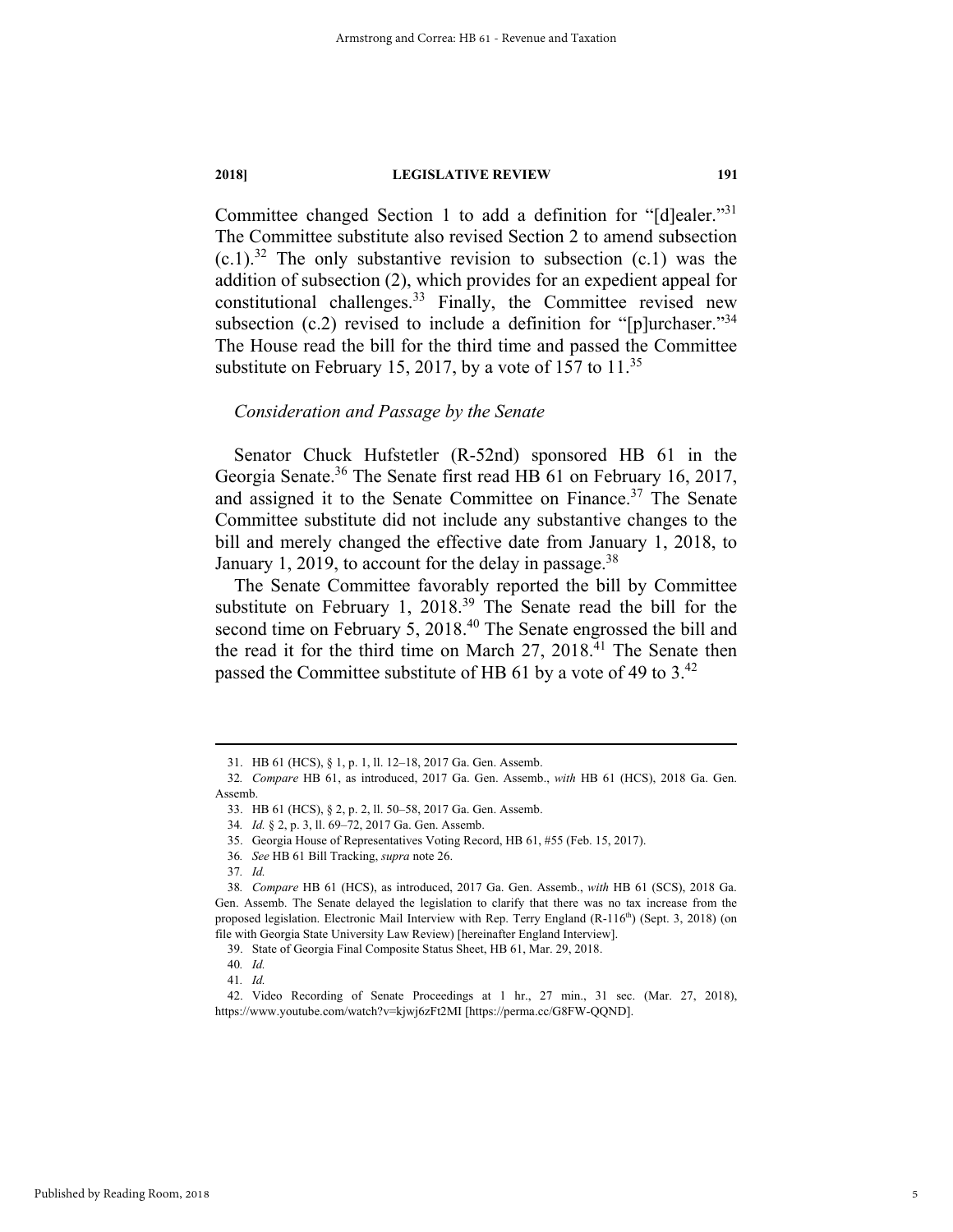The Senate transmitted the bill to the House on March 27, 2018.<sup>43</sup> The House agreed to the Senate's version of the bill, as amended, on March 29, 2018, by a vote of 138 to  $29<sup>44</sup>$ . The House sent the bill to Governor Nathan Deal (R) on April 5, 2018. Governor Deal signed the bill into law on May 3,  $2018.<sup>45</sup>$ 

#### *The Act*

The Act amends Article 1 of Chapter 8 of Title 48 of the Official Code of Georgia Annotated relating to Georgia's sales and use tax.<sup>46</sup> The overall purpose of the Act is to collect sales and use tax that is owed to the State of Georgia and to level the playing field for retailers located in Georgia by requiring online retailers to either collect and remit sales and use tax or provide notification of the sales and use tax to purchasers and the state.<sup>47</sup> Georgia lawmakers modeled the Act after the NCSL draft legislation for state collection of online sales tax.48 However, the Georgia legislature was more conservative in drafting the Act to account for potential court scrutiny.<sup>49</sup>

#### *Section 1*

Section 1 of the Act amends paragraph (8) of Code section 48-8-2 by adding definitions for "[d]ealer."<sup>50</sup> The Act adds two new subsections,  $(M.1)$  and  $(M.2)$ .<sup>51</sup> These subsections define a dealer as a person who either "[o]btains gross revenue, in an amount exceeding \$250,000.00 in the previous or current calendar year, from retail sales of tangible personal property" or "[c]onducts 200 or more separate retail sales of tangible personal property in the previous or current

 <sup>43.</sup> State of Georgia Final Composite Status Sheet, HB 61, Mar. 29, 2018.

 <sup>44.</sup> Georgia House of Representatives Voting Record, HB 61, #55 (Mar. 29, 2018).

 <sup>45.</sup> State of Georgia Final Composite Status Sheet, HB 61, Mar. 29, 2018.

 <sup>46. 2018</sup> Ga. Laws 259, § 1-4, at 259–62.

 <sup>47.</sup> Powell Interview, *supra* note 16, at 2 min., 11 sec.

<sup>48</sup>*. Id.*

<sup>49</sup>*. Id.*

 <sup>50. 2018</sup> Ga. Laws. 259, § 1, at 259.

<sup>51</sup>*. Id.*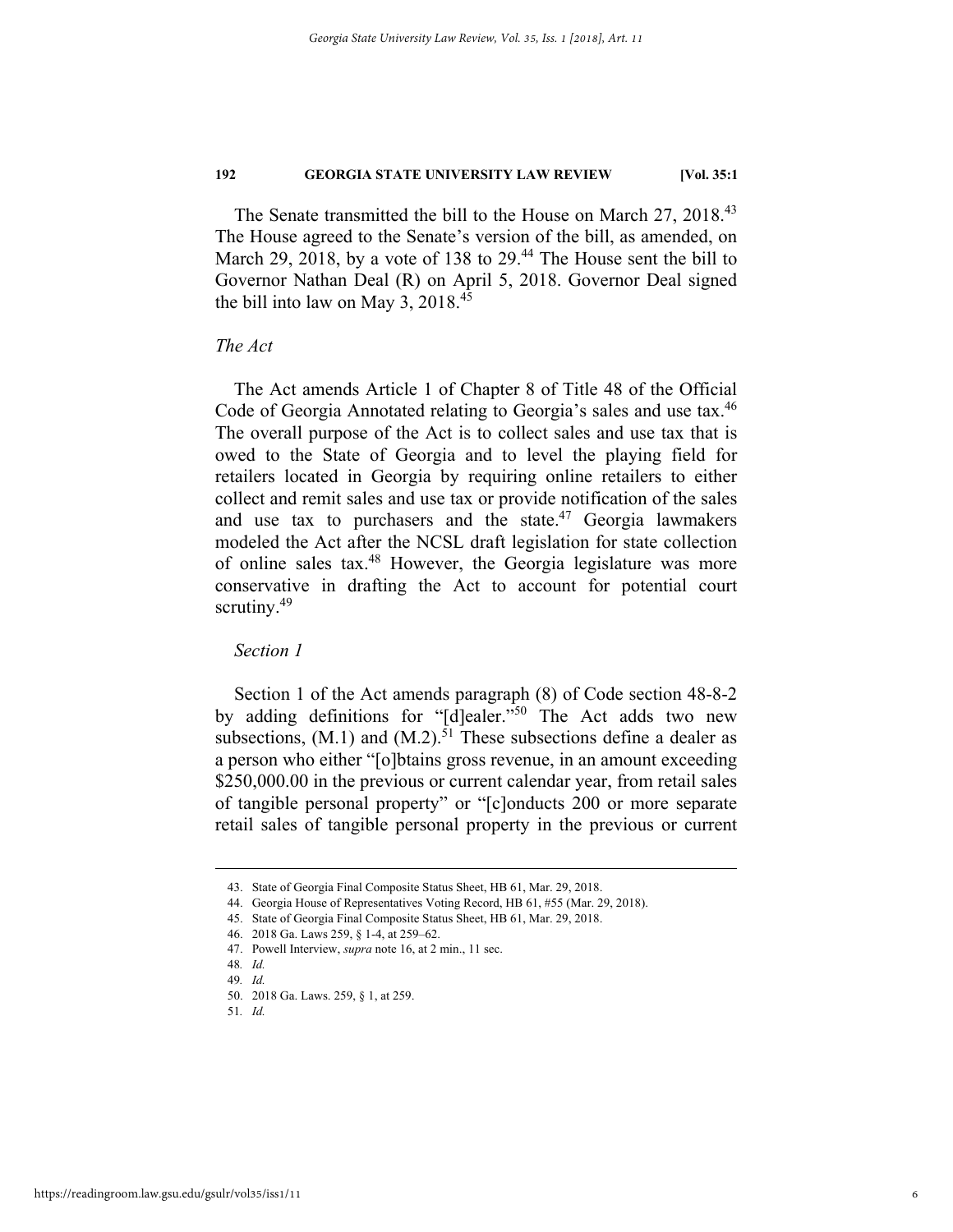calendar year to be delivered electronically or physically to a location within this [s]tate to be used, consumed, distributed, or stored for use or consumption in this [s]tate."52 The Act increases the threshold set in the draft legislation that South Dakota implemented, which only requires  $$100,000$  worth of business or two hundred sales.<sup>53</sup> However, now that the Supreme Court has approved the \$100,000 threshold as sufficient to establish an economic nexus, the Georgia legislature may reexamine the current threshold in the next legislative session.<sup>54</sup>

#### *Section 2*

Section 2 of the Act revises subsection (c.1) of Code section 48-8-30 and adds a new subsection.<sup>55</sup> Subsection  $(c.1)(1)$  provides a tax liability of 4% on "every purchaser of tangible personal property" from a dealer located outside the State of Georgia when the property "is to be used, consumed, distributed, or stored for use or consumption in [Georgia]."56 The Act provides that the purchaser shall pay the tax to the retailer who shall remit the tax to the commissioner.57 The Act further establishes a tax liability of 4% for any dealer who sells tangible personal property outside the State of Georgia that will be delivered to Georgia.<sup>58</sup>

The Act provides that if property is delivered "electronically or physically" to Georgia, then there is prima facie evidence that the property is to be "used, consumed, distributed, or stored for use or consumption" in Georgia.59 Section 2 further provides that the tax only applies to transactions that are taxable to the purchaser at retail.60 The tax liability of both the purchaser and the dealer in the Act shall not be construed to require duplication of tax.<sup>61</sup>

 <sup>52.</sup> O.C.G.A. § 48-8-2 (2018).

 <sup>53.</sup> Powell Interview, *supra* note 16, at 8 min.

<sup>54</sup>*. Id.* at 9 min., 8 sec.; *see* South Dakota v. Wayfair, Inc., 138 S. Ct. 2080, 2084 (2018).

 <sup>55. 2018</sup> Ga. Laws 259, § 2, at 259–61.

 <sup>56.</sup> O.C.G.A. § 48-8-30(c.1)(1)(A) (2018).

<sup>57</sup>*. Id.*

<sup>58</sup>*. Id.*

 <sup>59.</sup> O.C.G.A. § 48-8-30(c.1)(1)(C) (2018).

 <sup>60.</sup> O.C.G.A. § 48-8-30(c.1)(1)(D) (2018).

<sup>61</sup>*. Id.*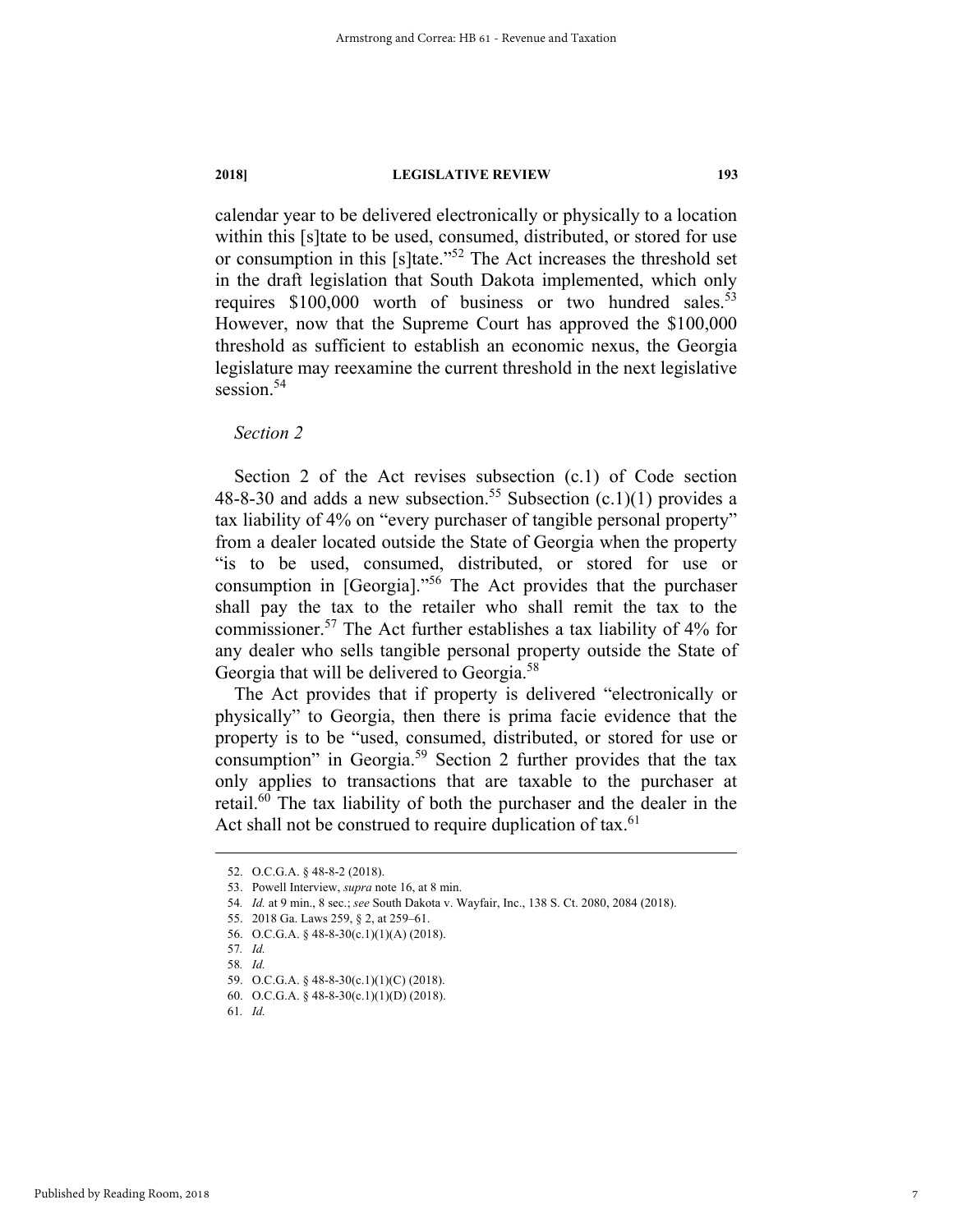Subsection  $(c.1)(2)$  provides a cause of action for a declaratory judgment in any superior court and provides for an injunction for judicial determination if the constitutionality of the imposition of taxes on a deal is questioned. $62$ 

Subsection (c.2)(1) defines "[d]elivery retailer" and "[p]urchaser."<sup>63</sup> A delivery retailer is one who either obtains gross revenue exceeding \$250,000 or conducts two hundred or more retail sales in the state. $64$  A purchaser is "a person or agent thereof who gives consideration to a delivery retailer in exchange for tangible personal property to be delivered electronically or physically to a location within [Georgia] or used, consumed, distributed, or stored for use or consumption in [Georgia]."<sup>65</sup>

Section 2 also establishes the duty of the delivery retailer to either collect and remit sales and use tax due under the Code or to comply with notification requirements set out in the section. To fulfill the notification obligation, the delivery retailer must notify the potential purchaser, deliver sales and use tax statements to certain purchasers, and file a copy of each sales and use tax statement with the Georgia Department of Revenue.<sup>66</sup> The notification must be made to each purchaser prior to the completion of the sale and must state: "Sales or use tax may be due to the State of Georgia on this purchase. Georgia law requires certain consumers to file a sales and use tax return remitting any unpaid taxes due to the State of Georgia."67 The tax statement must be delivered to every purchaser who completed sales that totaled  $$500.00$  or more in the aggregate.<sup>68</sup> Finally, the tax statement must be delivered to the department on or before January 31 of each year. $69$ 

The sales and use tax statement must be on the form issued by the department, contain the total amount paid by the purchaser from the prior year, and include the following statement: "Sales or use taxes

 <sup>62.</sup> O.C.G.A. § 48-8-30(c.1)(2) (2018).

<sup>63.</sup> O.C.G.A.  $\frac{6}{9}$  48-8-30(c.2)(1)(A)–(B) (2018).

 <sup>64.</sup> O.C.G.A. § 48-8-30(c.2)(1)(A) (2018).

 <sup>65.</sup> O.C.G.A. § 48-8-30(c.2)(1)(B) (2018).

 <sup>66.</sup> O.C.G.A. § 48-8-30(c.2)(2)(A)–(C) (2018).

 <sup>67.</sup> O.C.G.A. § 48-8-30(c.2)(2)(A) (2018).

 <sup>68.</sup> O.C.G.A. § 48-8-30(c.2)(2)(B) (2018).

 <sup>69.</sup> O.C.G.A. § 48-8-30(c.2)(2)(C) (2018).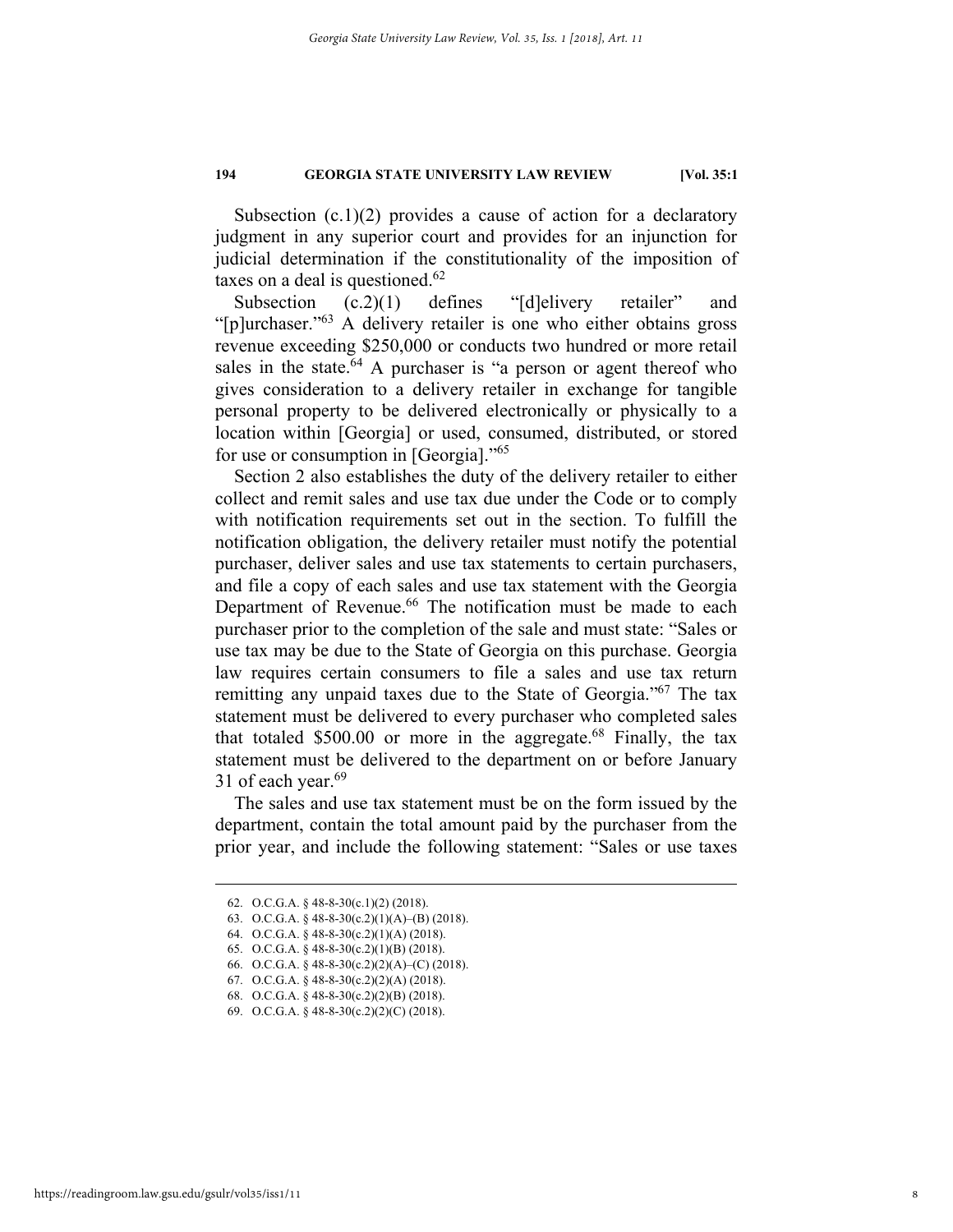may be due to the State of Georgia on the purchase(s) identified in this statement as Georgia Taxes were not collected at the time of purchase. Georgia Law requires certain consumers to file a sales and use tax return remitting any unpaid taxes." $70$ 

The penalty for failing to notify the purchaser prior to the sale shall result in a penalty of \$5.00 for each failure. Failure of the dealer-retailer to send a sales and use tax statement to the purchaser or to file the sales and use tax statement with the department shall result in a penalty of  $$10.00$  for each failure.<sup>71</sup>

The Act gives retailers a choice between a collect and remit option and a notify option.<sup>72</sup> Appeals courts have ruled on the constitutionality of both models: the Supreme Court reviewed the South Dakota legislature's use of the notify model in *South Dakota v. Wayfair, Inc.*, and the Court of Appeals for the Tenth Circuit upheld as constitutional the Colorado legislature's use of the notify model.<sup>73</sup> The General Assembly incorporated both of these models as options in order to account for potential constitutional challenges.<sup>74</sup>

*Section 3* 

Section 3 provides an effective date of January 1, 2019, and applies to all sales made after January  $1, 2019$ <sup>75</sup>

#### *Section 4*

Section 4 repeals all law and parts of laws that are in conflict with the Act.76

 <sup>70.</sup> O.C.G.A. § 48-8-30(c.2)(3)(C) (2018).

 <sup>71.</sup> O.C.G.A. § 48-8-30(c.2)(4) (2018).

<sup>72</sup>*. See* O.C.G.A. § 48-8-30(c.1)–(c.2) (2018).

<sup>73</sup>*. See* South Dakota v. Wayfair, Inc., 138 S. Ct. 2080, 2084 (2018). The Supreme Court denied *certiorari* on an appeal from the Tenth Circuit. Direct Marketing Ass'n v. Brohl, 137 S. Ct. 591 (2016).

 <sup>74.</sup> Powell Interview, *supra* note 16, at 12 min., 45 sec.

 <sup>75. 2018</sup> Ga. Laws 259, § 3, at 261.

 <sup>76. 2018</sup> Ga. Laws 259, § 4, at 262.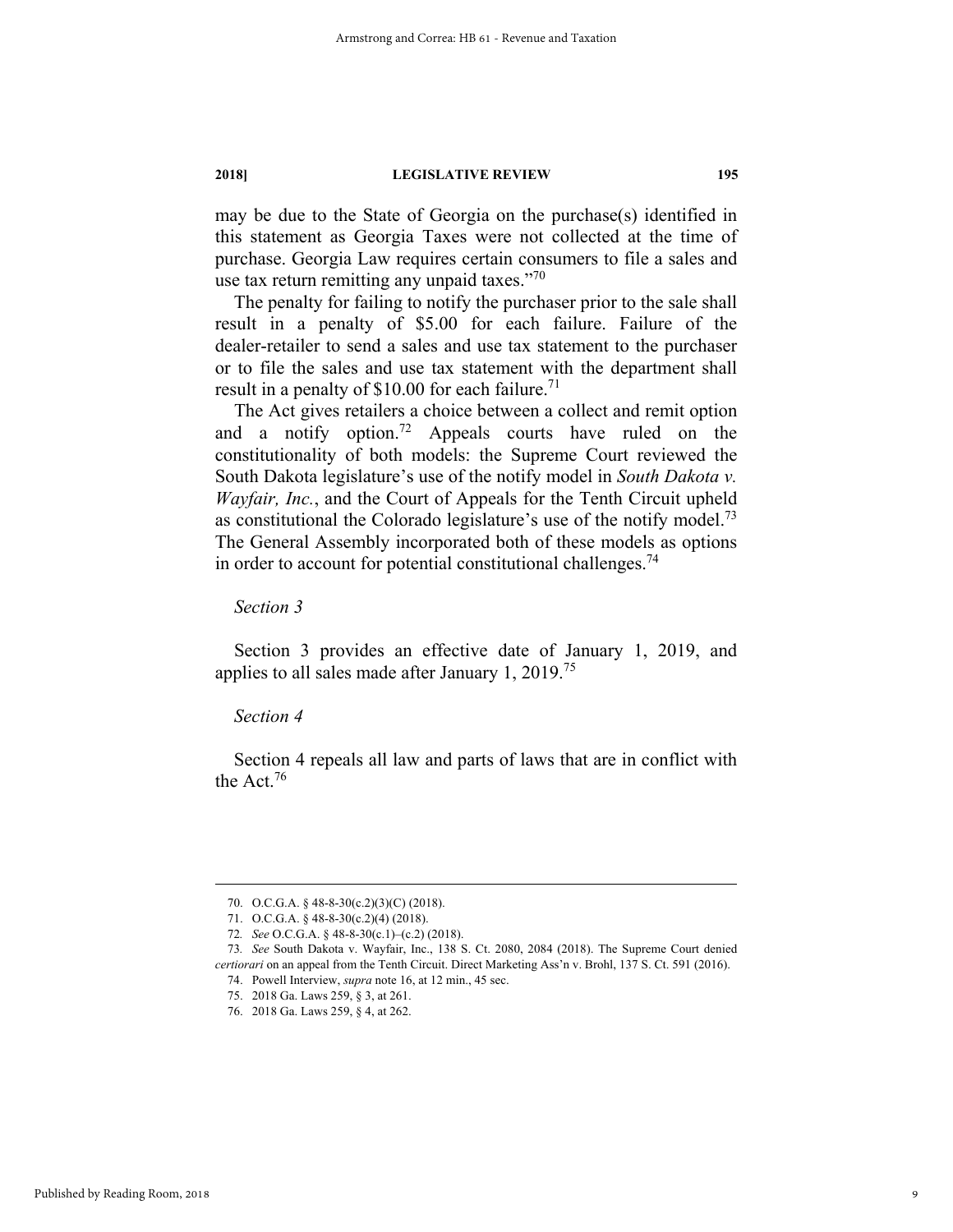*Analysis* 

#### *A Response to the Rise of Remote Sellers*

Representative Jay Powell (R-171st) introduced the Act to level the playing field for "brick-and-mortar" retailers in the State of Georgia.<sup>77</sup> According to Representatives Powell and Terry England (R-116th), Georgia retailers support local communities while also paying property tax, income tax, and sales tax, so they are competing at a disadvantage compared to online companies who do not pay the costs of maintaining a physical presence in Georgia.78 The Act attempts to bridge this gap between online retailers and Georgia's brick-and-mortar retailers by enforcing an online sales tax.

Georgia has created the necessary legislative infrastructure for the Act by adopting the *Streamlined Sales and Use Tax Agreement* ("SST Agreement") in 2004.79 The SST Agreement, recorded in Code section 48-8-162, provides a uniform tax process for online retailers, who voluntarily choose to collect and remit sales and use tax. In practice, the SST Agreement facilitates a coalition among states to "simplify and modernize" sales and use tax.<sup>80</sup> Its goal is to "substantially reduce the burden of tax compliance for all sellers and all types of commerce."81.

Prior to HB 61, Code section 48-8-162 enabled online retailers who chose to collect and remit sales tax to use a streamlined process to do so.82 However, this streamlined process only applied to online

 <sup>77.</sup> Powell Interview, *supra* note 16, at 3 min., 48 sec.

<sup>78</sup>*. Id.* at 2 min., 11 sec.; England Interview, *supra* note 38.

 <sup>79.</sup> Department Authorization for Streamlined Sales and Use Tax Agreements, O.C.G.A. § 48-6-162 (2018) (effective May, 13, 2004).

<sup>80</sup>*. Id.*

<sup>81</sup>*. Id.*; The entity that consolidates each state's streamlined requirements and procedures for collecting and remitting sales and use tax is the Streamlined Sales Tax Governing Board (SST Governing Board) and currently, over 4,000 accounts are active under the SST Registration System. *Total Active Registered Accounts*, STREAMLINED SALES TAX GOVERNING BOARD, INC. (Aug. 31, 2018), http://www.streamlinedsalestax.org/index.php?page=regiatration\_3 [https://perma.cc/AQ3R-9C67]. This number of SST subscribers will likely be increasing because the Supreme Court's decision in *South Dakota v. Wayfair* struck down the physical presence rule for remote sellers. South Dakota v. Wayfair, Inc., 138 S. Ct. 2080, 2099 (2018).

 <sup>82.</sup> O.C.G.A. § 48-8-162 (2018).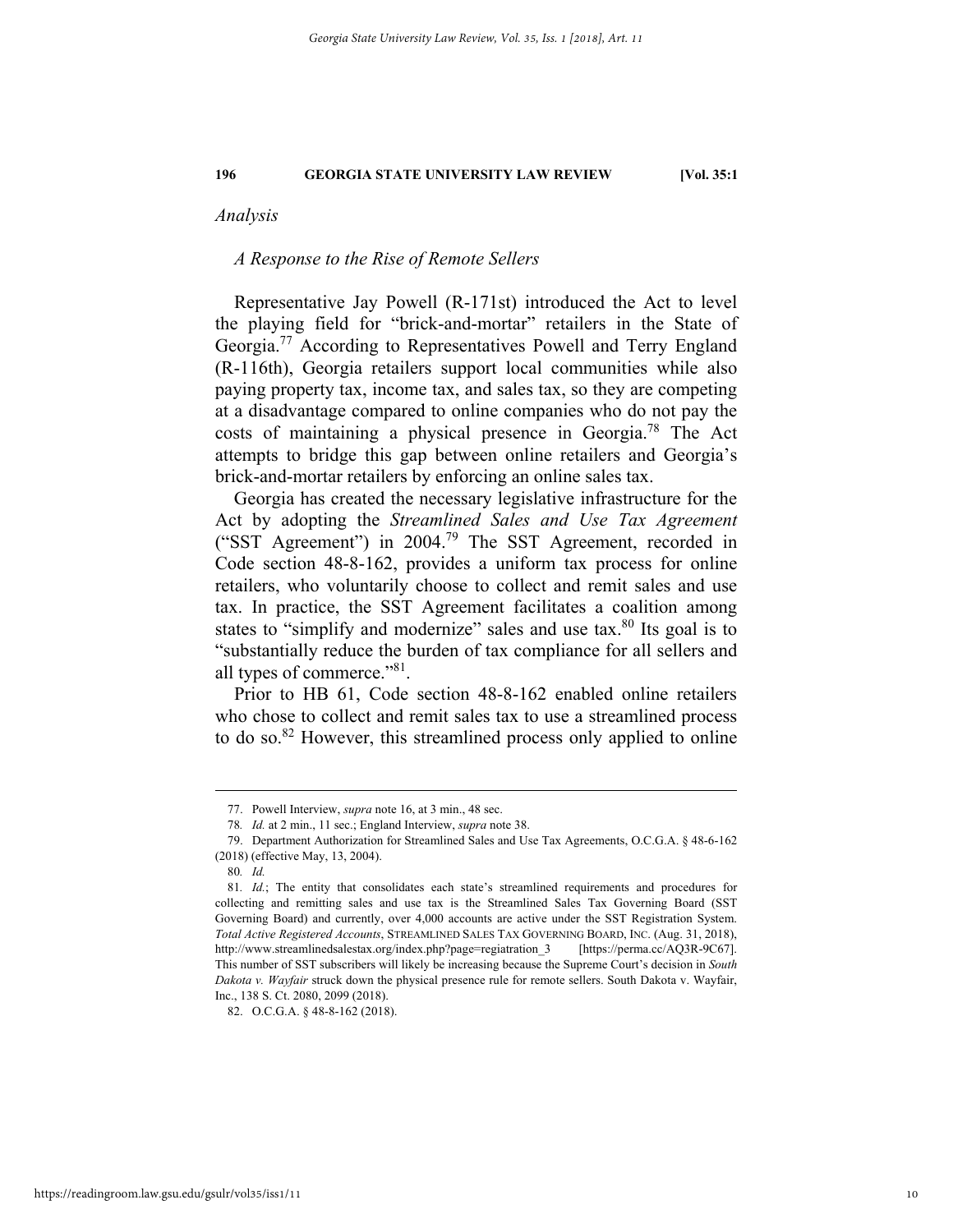retailers *volunteering* to pay Georgia's sales tax.<sup>83</sup> For example, if a remote seller—a seller without a physical presence in Georgia chose to pay Georgia's sales and use tax, it could register itself on the Streamlined Sales and Use website and receive a streamlined procedure collect and remit sales tax for its business conducted in Georgia. In fact, Amazon was one of the large companies who approached the states about collecting and remitting sales tax, but it needed a simple, uniform process to do so. $84$  Now, with HB 61 in place, this same procedure for streamlined taxation still applies; however, HB 61 makes the taxation on remote sellers mandatory rather than voluntary.

#### *Comparison to Other States' Laws*

Among existing legislation, there are two prominent models mandating sales tax for remote sellers. First, states like Colorado follow a "notice and report" model, which gives online businesses a choice: the online business can either pay a tax on their tangible goods or record customers and inform them that they have to pay sales tax at the end of the year if the retailer grosses more than  $$100,000$  in total yearly sales.<sup>85</sup> Under the "inform" requirement, customers will then receive a notice to pay their sales tax at the end of the year if these requirements are met.<sup>86</sup> States joining Colorado in this model include Louisiana and Vermont.<sup>87</sup>

Second, instead of requiring a notice and report system, South Dakota's model generates revenue directly through the online retailer

86. Dunn, *supra* note 85.

87*. Id.*

 <sup>83.</sup> THOMPSON REUTERS, <sup>50</sup> STATE STATUTORY SURVEYS: TAXATION: SALES AND USE TAX, INTERNET SALES 1–2 (2017).

<sup>84.</sup> See Chris Isidore, *Amazon to Start Collecting State Sales Taxes Everywhere*, CNN TECH (Mar. 2017), https://money.cnn.com/2017/03/29/technology/amazon-sales-tax/index.html 29, 2017), https://money.cnn.com/2017/03/29/technology/amazon-sales-tax/index.html [https://perma.cc/A2KB-33GD]; Powell Interview, *supra* note 16, at 17 min., 21 sec.

 <sup>85.</sup> Jennifer Dunn, *Use Tax Notification Laws Go into Effect in Colorado, Louisiana & Vermont*, TAX JAR (Jan. 25, 2018), https://blog.taxjar.com/use-tax-notification-law/ [https://perma.cc/9H9L-9P5Z]. This type of taxation is technically referred to as a "use tax" because the tax only applies if the tangible property is used, stored, or consumed in the state. COLORADO DEPARTMENT OF REVENUE, USE TAX NOTICE AND REPORTING REQUIREMENTS, https://www.colorado.gov/pacific/tax/usetax [https://perma.cc/B3ZG-T4D5]. Such a use tax must be collected for such property if it was not paid at the time of purchase. *Id.*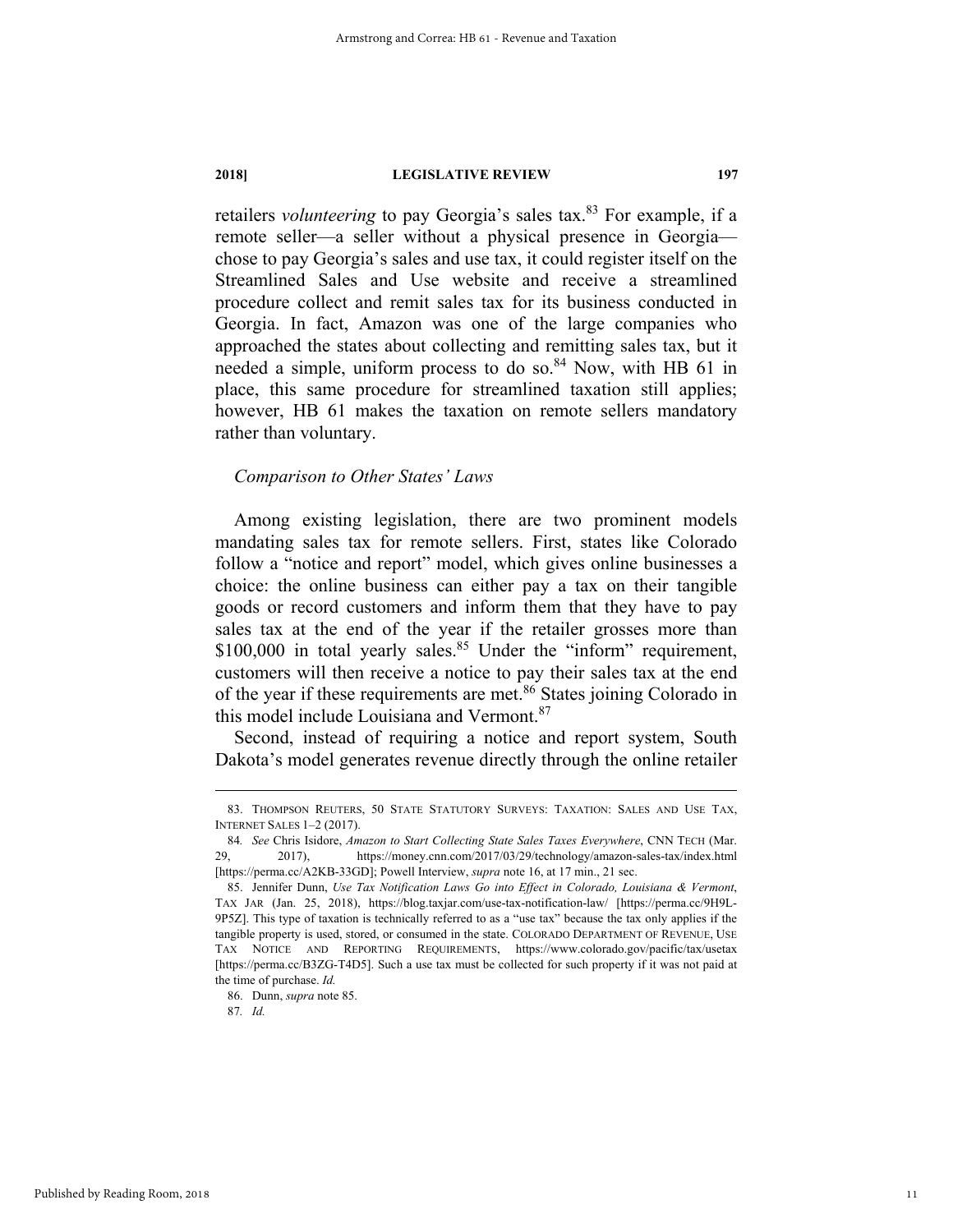by collecting and remitting a sales tax. South Dakota's legislation mandates the retailer pay sales tax, even if the retailer has no physical presence in the state, so long as the retailer's gross revenue exceeds \$100,000 or makes at least 200 separate sales transactions within a current calendar year.<sup>88</sup>

Because Georgia's legislature was forward-thinking in drafting the language of HB 61, the Georgia law is a combination of both the Colorado model and the South Dakota model. In expectation of the Supreme Court's opinion regarding South Dakota's online sales tax, the legislature drafted HB 61 to include both Colorado's notice and report model and South Dakota's collect and remit model.<sup>89</sup> The integration of the notice and report model served as a "failsafe" to actually collecting and remitting a sales tax, since the notice and report model was already affirmed in 2016 by the Tenth Circuit in *Direct Marketing Association v. Brohl*. 90 The legislature's combination of the two prominent models into HB 61 thus ensures two methods for collecting online sales tax and provided an alternate method if South Dakota's model had been invalidated.<sup>91</sup> Because South Dakota's sales tax has been affirmed by the Supreme Court, the Act now creates a two-tier system of legislation to safeguard the requirement that remote sellers be taxed equally to in-state retailers.

#### *Constitutional Questions Wayfair, Inc.: Overruling Physical Presence*

Prior to the Supreme Court's decision in *Wayfair, Inc.*, the Act faced a potential Commerce Clause issue*.* Under *Quill Corp. v. North Dakota*—the controlling precedent until *Wayfair, Inc.*—the Court established the physical presence rule.<sup>92</sup> In *Quill*, North Dakota

 <sup>88.</sup> S. 106, 2016 Leg. Assembly, 91st Sess. (S.D. 2016) (S.B. 106) §§ 1(1), (2).

 <sup>89.</sup> O.C.G.A. § 48-8-30(c.2)(2) (2018).

 <sup>90.</sup> Direct Marketing Ass'n v. Brohl, 814 F.3d 1129, 1144 (10th Cir. 2016), *cert. denied*, 137 S. Ct. 591 (2016); see also Michael T. Donovan et al.,  $10^{th}$  Circuit Upholds Sales and Use Tax Reporting *Requirements on Out-of-State Retailers*, LEWISRICE (Mar., 2016), https://www.lewisrice.com /publications/10th-circuit-upholds-sales-and-use-tax-reporting-requirements-on-out-of-state-retailers/ [https://perma.cc/GG9N-49W9].

 <sup>91.</sup> Powell Interview, *supra* note 16, at 11 min., 46 sec.

 <sup>92.</sup> Quill Corp. v. North Dakota, 504 U.S. 298, 311 (1992), *overruled by* 138 S. Ct. 2080 (2018).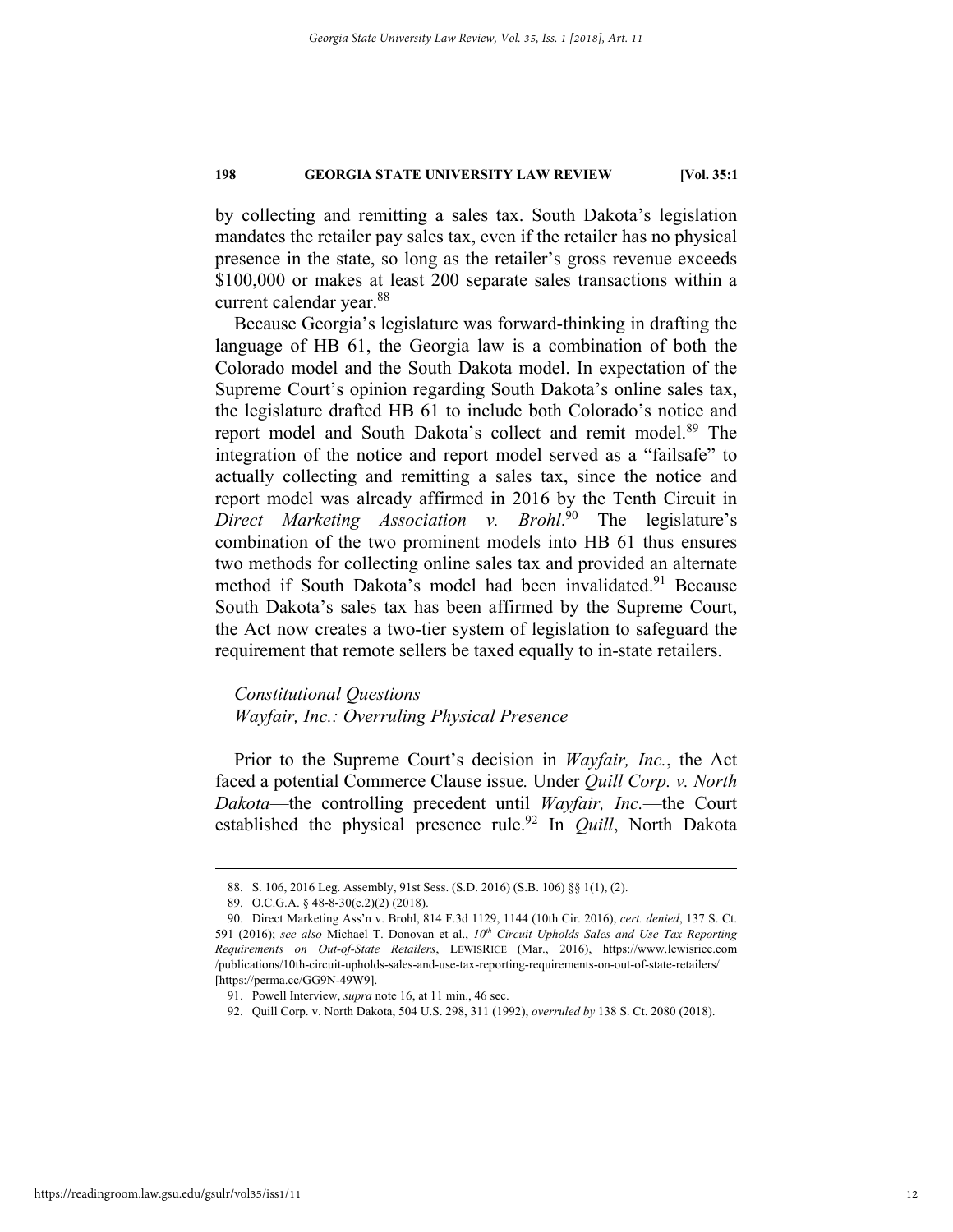attempted to charge a use tax to an out-of-state retailer, and the retailer sued for violation of the Due Process Clause and the Commerce Clause.<sup>93</sup> The Court determined that Quill Corporation had sufficient minimum contacts with North Dakota to satisfy the demands of due process, but because the company lacked a physical presence within the state, there was no "substantial nexus" between the company's actions and North Dakota.<sup>94</sup> This line of reasoning became known as the physical presence rule. This rule requires an online retailer to have a physical presence in the state before the state imposes a sales tax on online transactions.<sup>95</sup>

Under the physical presence rule, the Act would have faced significant constitutional scrutiny because it taxes remote sellers without a physical presence in the state, directly conflicting with *Quill*. 96 However, because the Court overruled *Quill* with *Wayfair, Inc.* decision, the physical presence rule has been replaced by an "economic nexus" standard. $97$  This standard determines whether the remote seller has sufficient economic ties to the state to warrant the collection and remittance of a sales tax.98 South Dakota determined sufficiency by codifying a statute that establishes a threshold requirement of transactions or gross revenue generated from the state, and Georgia followed suit.<sup>99</sup> Thus, the Supreme Court's holding in *Wayfair* solidifies the validity of the Act through its analysis of South Dakota's analogous statutory language.

98*. Id.*

99*. See* S. 106, 2016 Leg. Assembly, 91st Sess. (S.D. 2016) (S.B. 106); O.C.G.A. § 48-8-30 (2018).

 <sup>93</sup>*. Id.* at 301.

<sup>94</sup>*. Id.* at 311.

<sup>95</sup>*. Id.*; *see also* Lawrence Hurley, *South Dakota Urges Supreme Court to Click "Buy" on Internet Sales Tax*, REUTERS (Mar. 13, 2018), https://www.reuters.com/article/us-usa-court-taxes/south-dakotaurges-supreme-court-to-click-buy-on-internet-sales-tax-idUSKCN1GP1DI [https://perma.cc/3Y84- PNK3].

<sup>96</sup>*. Quill Corp.*, 504 U.S. at 311. By design, the Georgia legislature closely modeled its own online sales tax statute after South Dakota's and actively followed the developments of *South Dakota v. Wayfair*. Powell Interview, *supra* note 16, at 10 min., 23 sec.

 <sup>97.</sup> Mary T. Benton et al., *State & Local Tax Advisory: Thanks for the Memories, Quill: The Supreme Court Adopts a New Nexus Standard for Collection*, ALSTON & BIRD, LLP (June 22, 2018), https://www.alston.com/en/insights/publications/2018/06/supreme-court-adopts-a-new-nexus-standard [https://perma.cc/VAP5-CGCQ].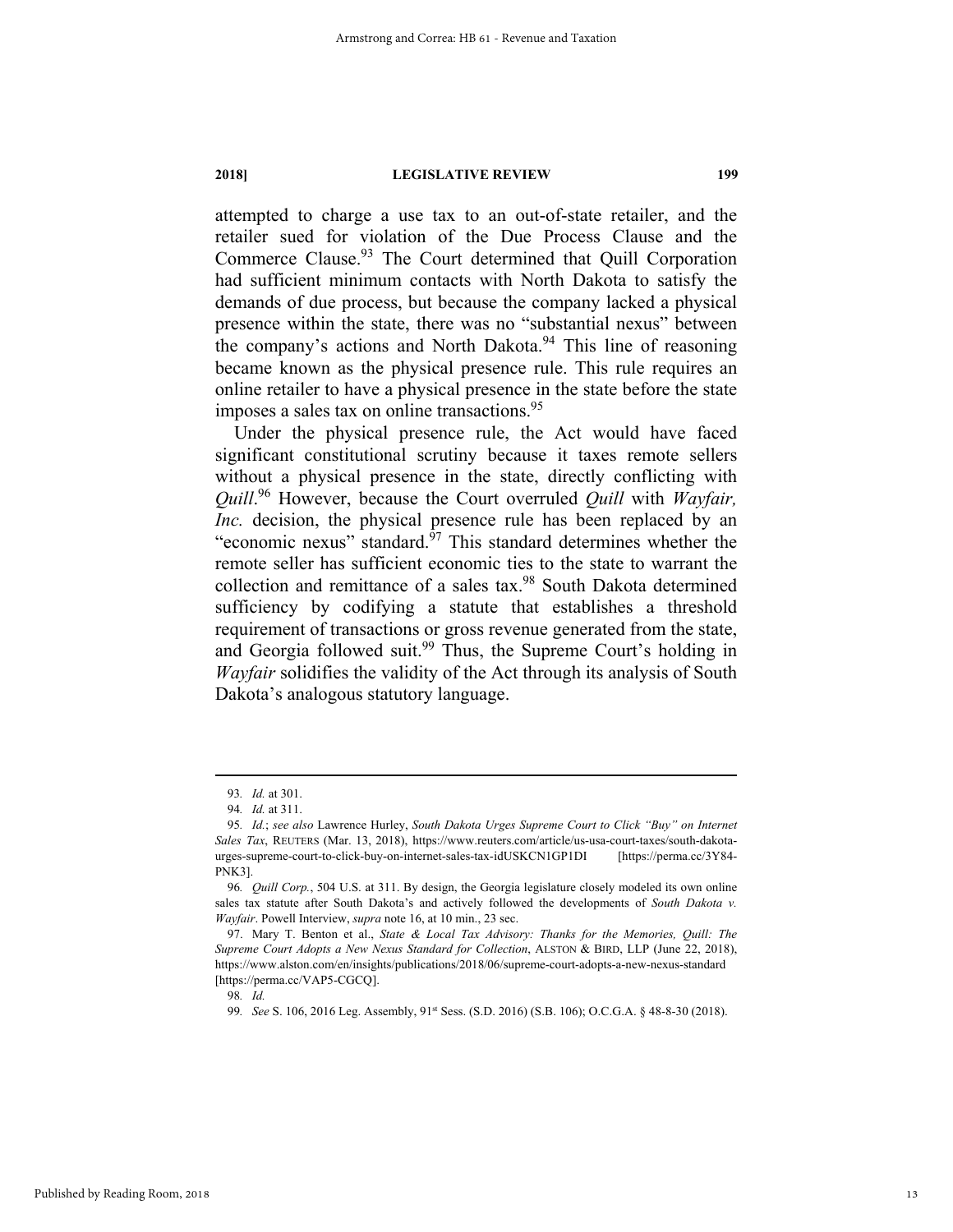Specific concerns for opponents of the tax include increased operating costs for small businesses and start-up companies.<sup>100</sup> These small out-of-state businesses will face the largest challenges in complying with the Act.101 The Court in *Wayfair* preemptively addressed the burden on small companies by pointing out that South Dakota's model of a sales tax only applies to online retailers if the retailer conducts 200 or more transactions or the retailer's gross revenue from the state exceeds \$100,000. Therefore, only merchants doing a "considerable amount of business" in the state will have to pay sales tax.102 In applying the Supreme Court's analysis of these arguments to Georgia's collect and remit model, Georgia is even more shielded from similar claims of undue burden because the Act provides greater protection to small businesses by establishing a threshold in excess of \$250,000 for gross revenue conducted in the state.<sup>103</sup>

#### *Notice and Report Requirement*

The notice and report provision raises both Commerce Clause concerns and customer privacy concerns, which could lead to potential litigation. Because Georgia's notice and report provision is drawn from Colorado's existing statute, Code section 39-21-112(3.5), it is possible that Georgia could face a lawsuit regarding this section of the Act specifically. Even in Colorado, the state's statute faced six years of court challenges before the Tenth Circuit finally upheld the statute's validity and the Supreme Court denied *certiorari* in 2016.104 However, the Eleventh Circuit has not heard a case regarding a similar notice and report provision; in fact, "[n]o other federal circuit has ruled on such a reporting law." Steve DelBianco, President and

 <sup>100.</sup> South Dakota v. Wayfair, Inc., 138 S. Ct. 2080, 2098 (2018).

 <sup>101.</sup> Lauren Stinson, *Georgia's New Sales Tax Law Requires Registration or Reporting*, SALES TAX SUPPORT (May 31, 2018), https://www.salestaxsupport.com/blogs/state/georgia/georgias-new-sales-taxlaw-requires-registration-or-reporting/ [https://perma.cc/RY93-6ASE].

<sup>102</sup>*. Wayfair, Inc.*, 138 S. Ct. at 2098; S. 106, 2016 Leg. Assembly, 91<sup>st</sup> Sess. (S.D. 2016) (S.B. 106). 103. O.C.G.A. § 48-8-2 (2018).

<sup>104</sup>*. See* Direct Marketing Ass'n v. Brohl, 814 F.3d 1129, 1143 (10th Cir. 2016), *cert. denied*, 137 S. Ct. 591 (2016).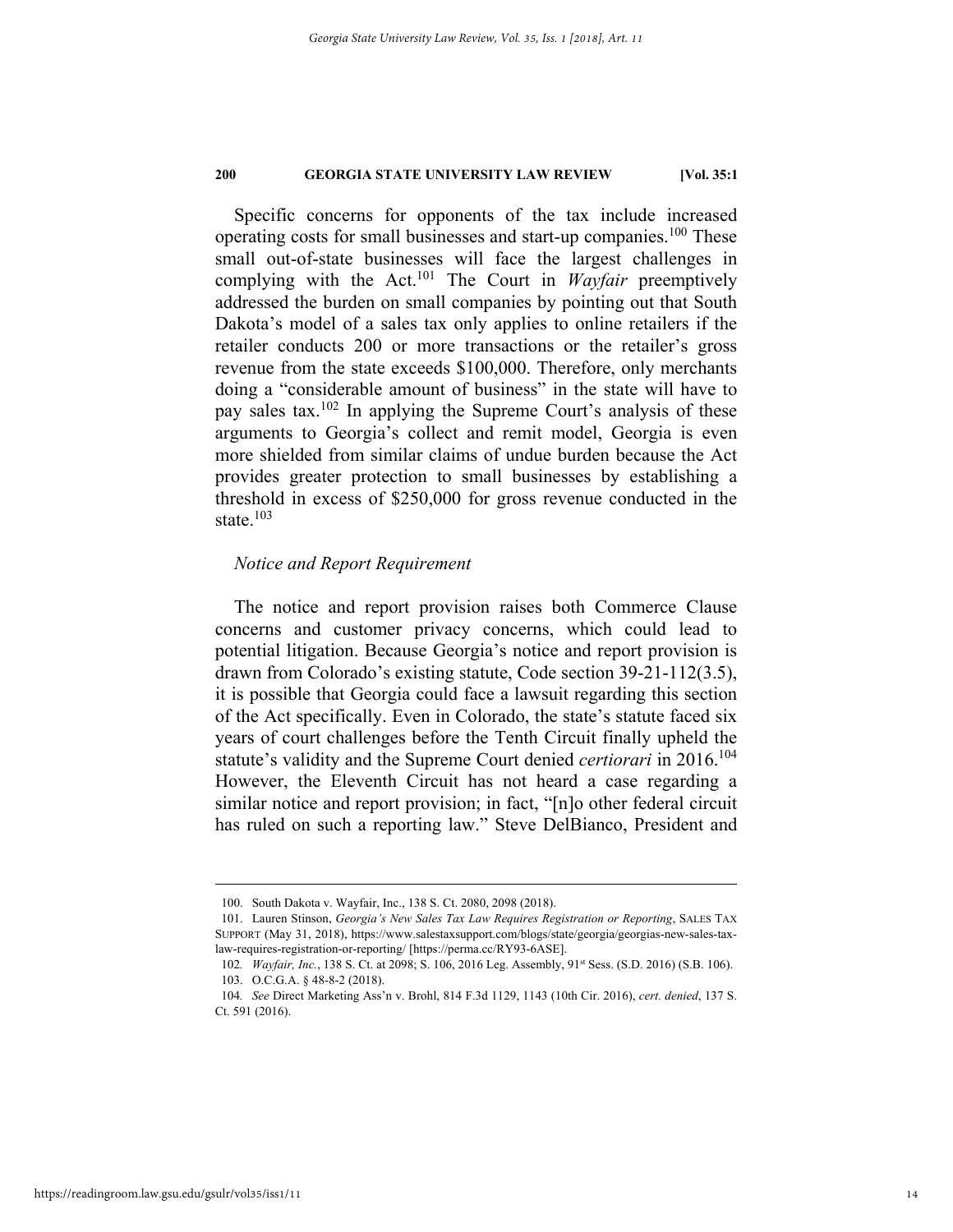CEO of NetChoice stated, "Georgia is not in the Tenth Circuit. You can bet that it's a ripe target."<sup>105</sup>

#### *Enforceability*

Enforcement provisions were purposefully left out of the Act to leave room for state officials to formulate the best methods for administration.<sup>106</sup> The Act's administration will involve a balancing of dual interests—the burden on the online retailer and the burden on the state. The enforcement burden on the retailer is knowing in which states it must pay sales tax and adhering to the taxation procedures of each state and locality. The burden on the state consists of identification and auditing.<sup>107</sup> According to Representative Powell, it is possible that litigation could arise out of the interaction between these two burdens, with the retailers claiming compliance with the Act is "unduly burdensome" and the state facing organizational obstacles of identification and auditing.108

Although the retailer's burden is lessened due to the existing infrastructure of Code section 48-8-162, which provides a uniform system of taxation, the Department of Revenue must still determine which online retailers are selling in the State of Georgia.<sup>109</sup> Subsequently, the state must establish a way to audit the online sellers who qualify to collect and remit sales tax in Georgia. Representative Powell suggests the best way to alleviate both the burden on the state and retailers—and thus avoid needless litigation—is for the states to designate a type of "audit pool" similar to the SST Agreement.<sup>110</sup> In this pool, the states would form an umbrella body and appoint an auditor, analogous to the SST Governing Board, to determine the eligible retailers in each state and

 <sup>105.</sup> Chris Marr, *Georgia Enacts Online Sales Tax Law Ahead of Supreme Court Action*, BLOOMBERG BNA (May 8, 2018), https://www.bna.com/georgia-enacts-online-n57982092647/ [https://perma.cc/5MCU-4ES2].

 <sup>106.</sup> Powell Interview, *supra* note 16, at 15 min., 31 sec.

<sup>107</sup>*. See* Adam Bergman, *Dissecting Supreme Court's Internet Sales Decision*, FORBES (June 26, 2018), https://www.forbes.com/sites/greatspeculations/2018/06/26/dissecting-supreme-courts-internetsales-tax-decision/#171752c73fbe [https://perma.cc/959C-PWD3].

<sup>108</sup>*. Id.*; Powell Interview, *supra* note 16, at 13 min., 56 sec.

 <sup>109.</sup> Powell Interview, *supra* note 16, at 13 min., 42 sec.

<sup>110</sup>*. Id*.